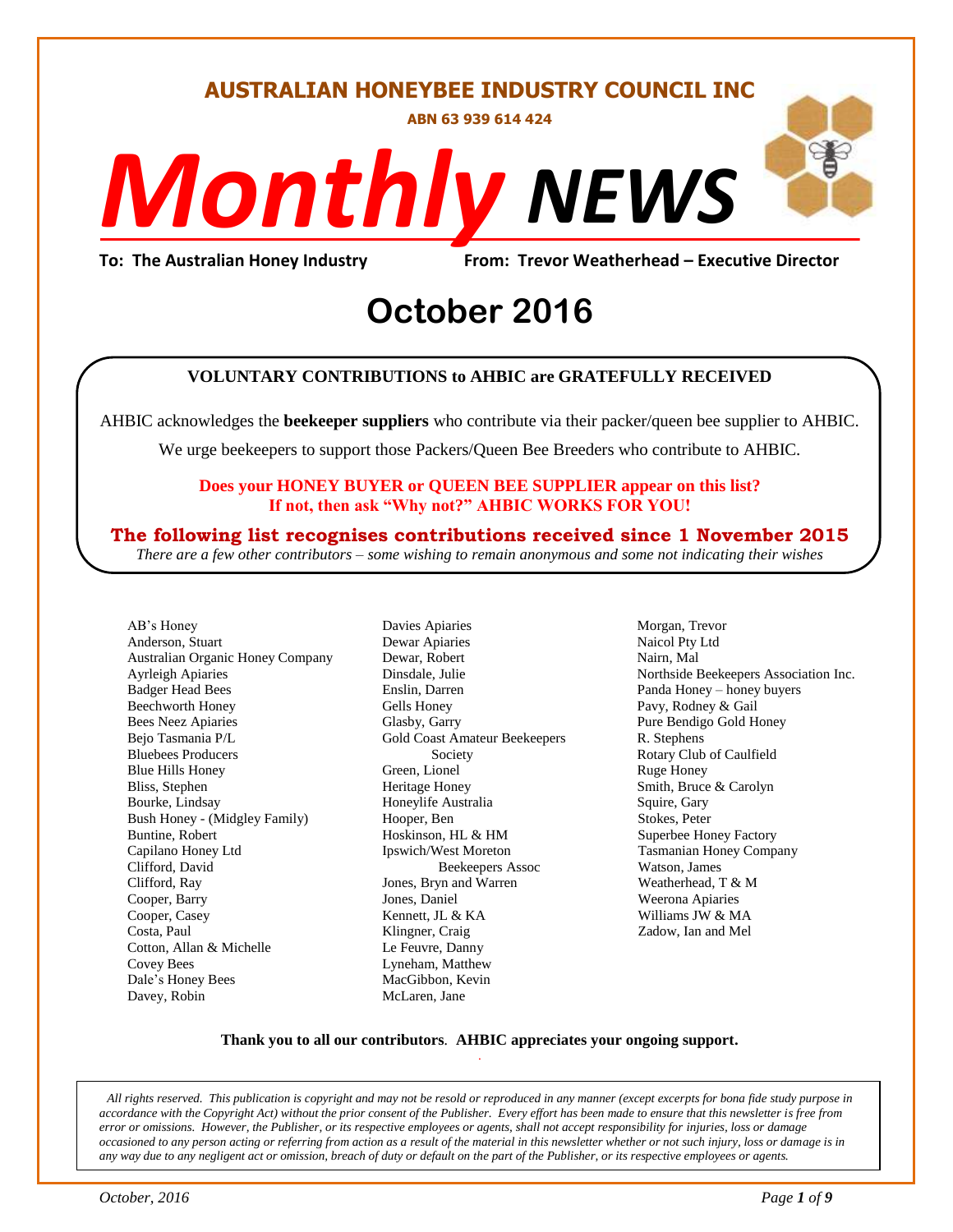#### **ASIAN BEES AND** *VARROA JACOBSONI* **IN TOWNSVILLE**

Information is sent out in the information notes as it comes to hand.

At this stage our volunteer program has been working well. A decision will need to be made as to when we stop for the wet season and then re-commence after the wet season.

#### **BEECONNECTED**

BeeConnected is an app that has been developed for use by beekeepers, farmers and pesticide applicators to try to avoid bee poisonings. I have written about this before but there does not seem to be a reasonable uptake of this app.

In recent discussions with Cotton Australia to try to avoid bee poisonings, they are very supportive of BeeConnected and they will be encouraging their growers to use it.

On top of this AHBIC will be contacting groups such as the Aerial Applicators Association and the Crop Consultants Association to encourage them to have their members use BeeConnected.

Cotton Australia will also be carrying out a communication exercise around December to February with their growers to alert them of the possible use of native vegetation by beekeepers when they would be wanting to spray cotton.

Our discussions with Cotton Australia have been very fruitful and it is now up to beekeepers to help themselves by using the BeeConnected app.

#### **HONEY MONTH COMMITTEE**

As there has been no response to our call for someone to take on the Chair of the Honey Month Committee, the Executive have decided to dissolve the Committee.

State Associations are encouraged to keep up promotion in their State. It does not necessarily have to be during May.

#### **DRONE BEE SEMEN IMPORTATION**

Disappointingly the Department of Agriculture and Water Resources has put out the final protocol which does not meet our industry requirements. Further action is being taken to have this corrected and not put our biosecurity at risk.

#### **HONEY EXPORTS TO SAUDI ARABIA**

To date there has been no change in the situation despite enquiries by our Government people in Saudi Arabia.

#### **LIVE BEE EXPORTS TO THE USA**

At this stage still no reply from the USDA to the information supplied by our Department.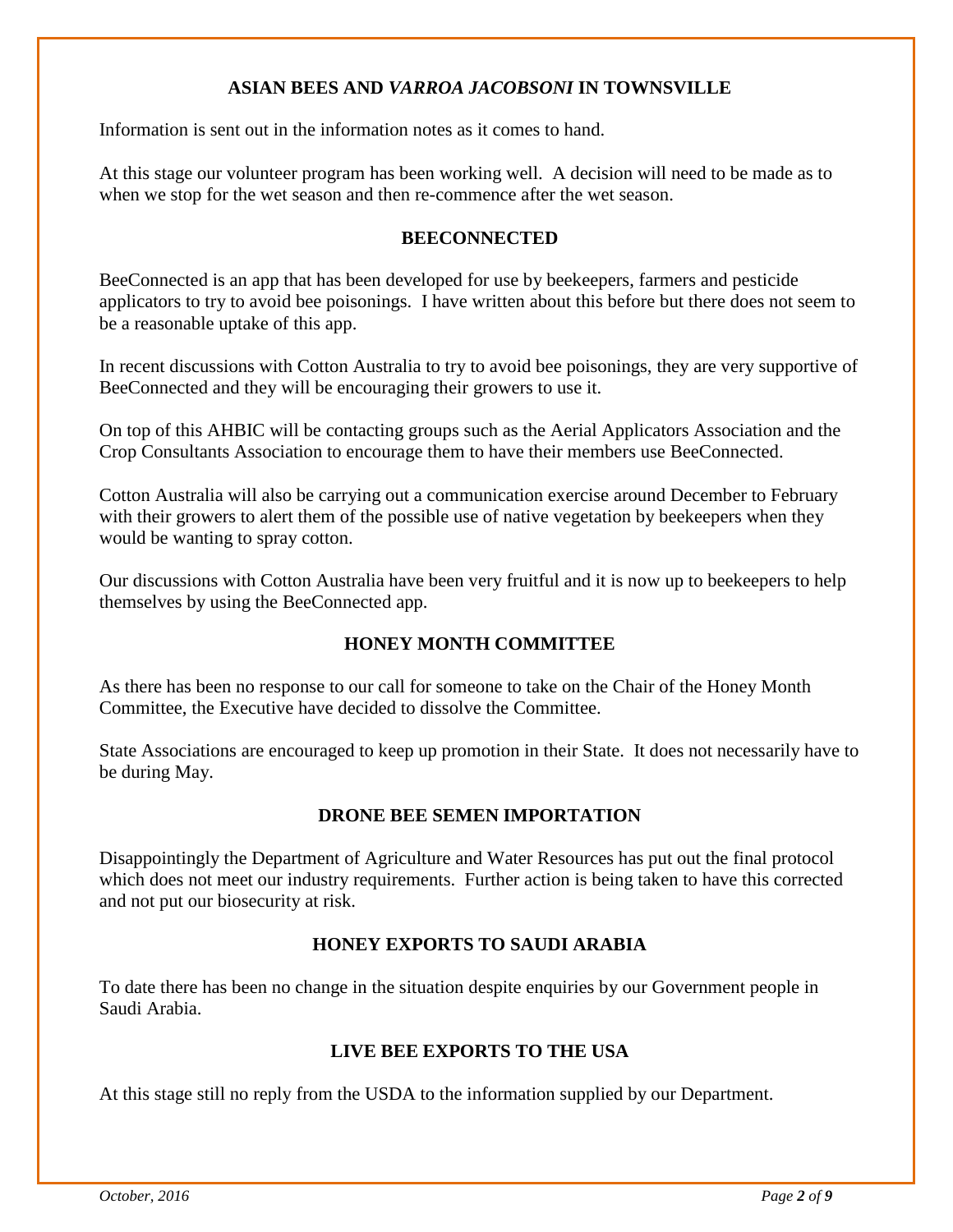#### **AGM**

Annual conferences for 2017, in chronological order, as I currently have them are:-

| WA Farmers Federation - Beekeeping Section        | 13 May - Perth               |  |
|---------------------------------------------------|------------------------------|--|
| New South Wales Apiarists Association             | 18 & 19 May - Ballina        |  |
| <b>Tasmanian Beekeepers Association</b>           | 26 & 27 May - Hobart         |  |
| Victorian Apiarists Association                   | 7 & 8 June                   |  |
| Honey Packers and Marketers Association of Aust.  | 23 June                      |  |
| Queensland Beekeepers Association                 | $29$ June $-1$ July - Gympie |  |
| South Australian Apiarists Association            | 6 & 7 July-Adelaide          |  |
| Australian Honey Bee Industry Council             | 8 July                       |  |
| National Council of Crop Pollination Associations | <b>TBA</b>                   |  |
| Australian Queen Bee Breeders Association         | <b>TBA</b>                   |  |

The AHBIC AGM will be held in South Australia in 2017.

#### **NEW CHEMICAL REGISTRATIONS**

**Application no:** 107621 **Active constituent/s:** <br> **Applicant name:** <br> **Applicant name:** <br> **Profend Australia Applicant ACN:**<br>Summary of variation:

**Date of variation: Product registration no.:** 66605 Label approval no.:

**Application no.:** 2007677<br> **Product name:** 2008 **Barmac Active constituent/s:**<br>Applicant name: **Applicant ACN:**<br>Summary of use:

**Date of registration/approval:** 30 September 2016 10 September 2016 20173 **Product registration no.:** 83173 Label approval no.:

**Application no.:** 103290 **Active constituent/s:**<br>Applicant name: **Applicant ACN:** 050 328 973<br> **Summary of use:** CONSERVING THE CONTROLLY AND THE CONTROLLY AND THE CONTROLLY AND THE CONTROLLY AND THE CONTROLLY

**Date of registration/approval: Product registration no.:** 81526 **Label approval no.:** 

**Application no.:** 2002/2020<br> **Product name:** 2002/2020 2012 2020 2020 2020 2020

**Applicant ACN:** 

**Date of registration/approval:** 11 October 2016<br>Product registration no.: 201486 **Product registration no.:** 81486 **Label approval no.:** 

**Product name:** <br>**Active constituent/s:** <br>**Active constituent/s:** <br>**Active constituent/s:** <br>**Active constituent/s:** <br>**Active constituent/s:** <br>**Active constituent/s:** <br>**Active constituent/s:** <br>**Active constituent/s:** <br>**Acti** Profeng Australia Pty Ltd<br>156 055 533 To change the distinguishing product name and the name that appears on the label from 'AC BEAST INSECTICIDE' to 'RYGEL BIFENTHRIN 100EC INSECTICIDE/MITICIDE'

> Barmac Abamectin Insecticide<br>18 g/L abamectin Amgrow Pty Ltd<br>100 684 786 For the control of certain mites on cotton, citrus, apples, capsicums, hops, pears, tomatoes, ornamentals and strawberries and native budworm on cotton<br>30 September 2016

Venom 240 SC Insecticide<br>240 g/L bifenthrin **Applicant name:** Adama Australia Pty Limited For the control of a range of insect pests and mites in some fruits and crops<br>30 September 2016

**Skope Insecticide Active constituent/s: 218 g/L acetamiprid, 32.5 g/L emamectin present as** emamectin benzoate **Applicant name:** <br> **Adama Australia Pty Limited Applicant ACN: Applicant ACN: Applicant ACN: Applicant ACN: Applicant ACN: Applicant ACN: Applicant ACN: Applicant ACN: Applicant ACN: Applicant ACN: App Summary of use: For control of control of control of control of control of control of control of control of control of control of control of control of control of control of control of control of control of control of c** bug, heliothis and silverleaf whitefly in cotton<br>11 October 2016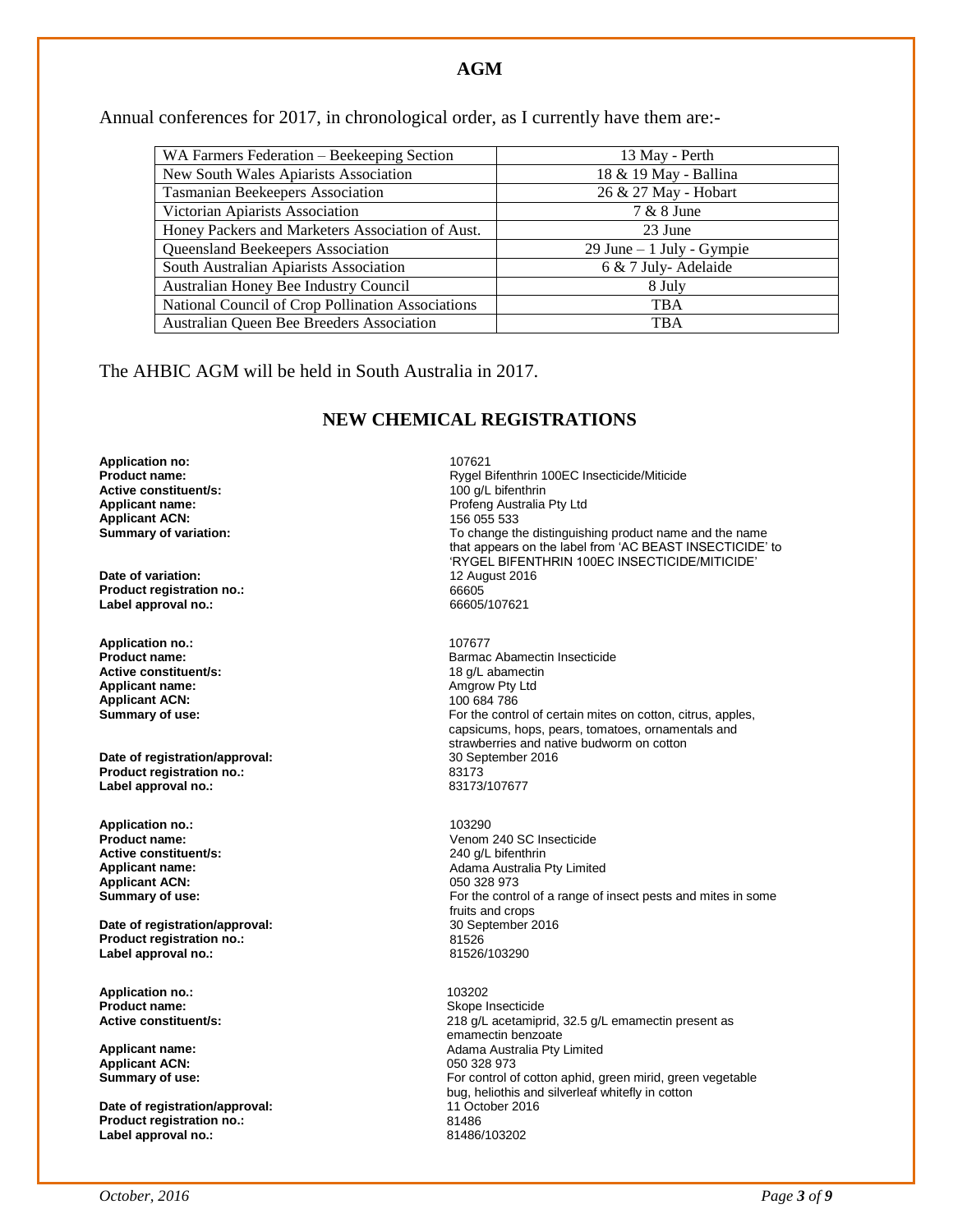**Application no.:** 106114 **Active constituent/s:**<br>Applicant name: **Applicant ACN:**<br>**Summary of variation: Label approval no.:** 

**Application no.:** 105618 **Active constituent/s:**<br>Applicant name: **Applicant ACN:**<br>Summary of use: **Date of approval:** 6 October 2016<br> **Approval no.:** 82386 Approval no.:

**Application no.:** 107468 **Active constituent/s:**  $0.125 \text{ g/L}$  imidacloprid<br> **Applicant name:**  $0.125 \text{ g/L}$  imidacloprid **Applicant ACN:**<br>Summary of use

**Date of registration/approval:** 18 October 2016<br> **Product registration no.:** 23081 **Product registration no.:**<br> **Abel approval no .**<br> **Abel approval no .**<br> **Bable 12081/107468** Label approval no.:

**Application no.:** 103512 **Active constituent/s:**<br>Applicant name: **Applicant ACN:**<br>Summary of use

**Date of registration/approval: Product registration no.:** 81638 Label approval no.:

**Application no.:** 103567 **Applicant ACN:**<br>Summary of variation:

**Date of variation:** 13 October 2016 Label approval no.:

Starkle 200 SG Insecticide<br>200 a/kg dinotefuran Agnova Technologies Pty Ltd<br>097 705 158 **Summary of variation: To extend the use to include aerial application**<br> **Date of variation: The use of variation:** 29 September 2016 **Date of variation:** 29 September 2016

> FMC Australasia Pty Ltd<br>095 326 891 For use in agricultural chemical products<br>6 October 2016

**Product name:**<br> **Apparent Sinister—Systemic Insecticide RTU**<br> **Active constituent/s:**<br>  $0.125 \frac{q}{L}$  imidacloprid Apparent Pty Ltd<br>143 724 136 For the systemic control of various insect pests on flowers, shrubs, trees, fruit trees and vegetables in the home garden

> Hoprole 300 WG Insecticide<br>300 g/kg indoxacarb Shandong Rainbow International Co., Ltd<br>N/A For the control of lepidopteran species of insect pests in certain vegetable and fruit crops<br>20 October 2016

**Product name: Product name: Sumitomo Samurai Systemic Insecticide**<br> **Active constituent/s: S00 a/kg** clothianidin **Active constituent/s:** 500 g/kg clothianidin **Applicant name: Applicant name: Sumitomo Chemical Australia Pty Limited Applicant ACN: Applicant ACN: Applicant ACN: Applicant ACN: Applicant ACN: Applicant ACN: Applicant ACN: Applicant ACN: Applicant** To extend the use to include the control of Queensland and Mediterranean fruit flies in persimmons, pome and stone fruit and grapes

#### **B-QUAL**

The B-QUAL board has met recently and Barry Pobke was re-elected as Chair. However, in accepting the role of Chair, Barry indicated this would be his last year as Chair.

The Directors are Wayne Fuller, Dr. Nicholas Chantler AM and Lindsay Bourke has taken over from Ian Zadow.

The review of the training packages is progressing well and there will be more to report on this shortly.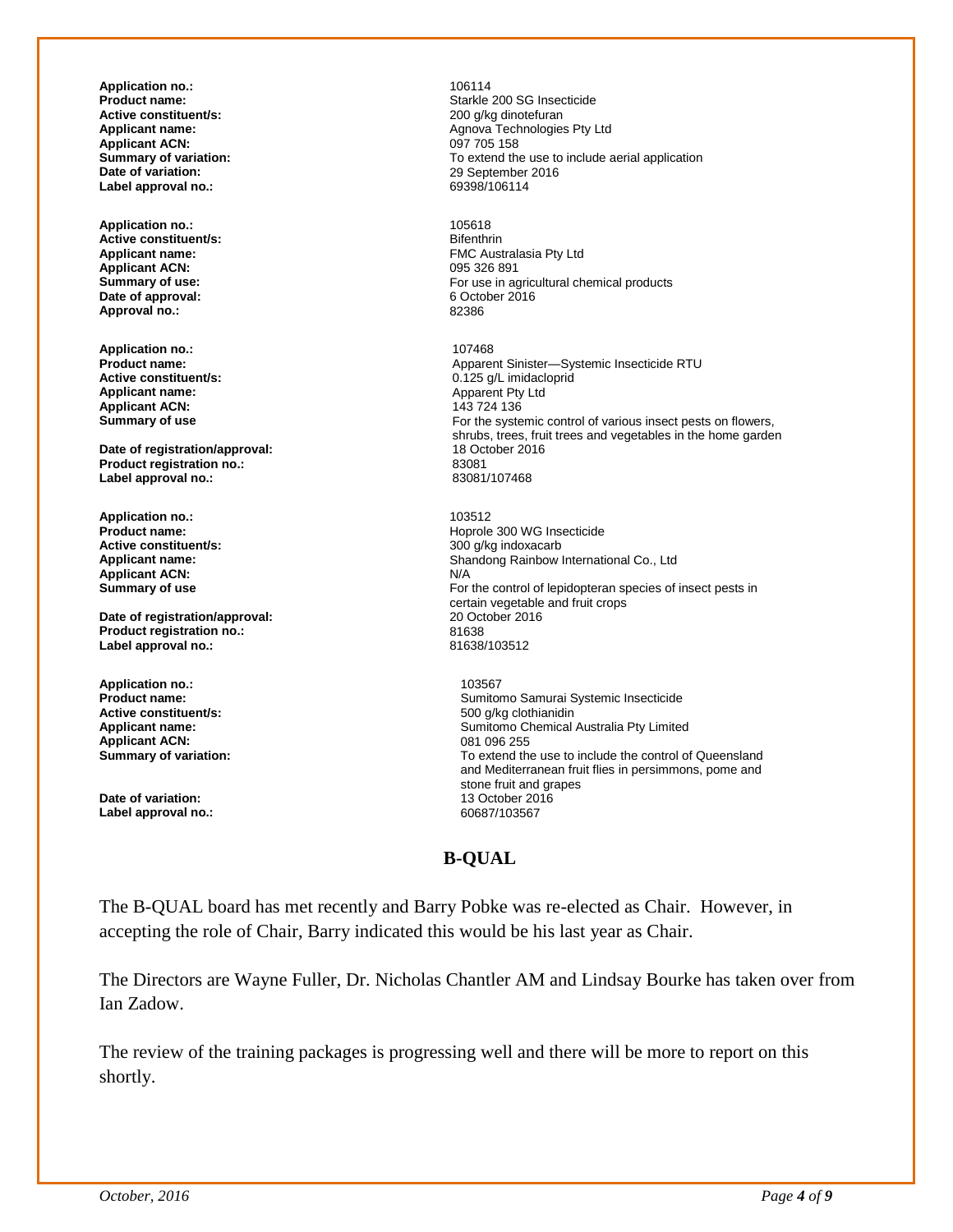#### **NEW SAAA SECRETARY**

The South Australian Apiarists Association has a new Secretary, Renae Arnold. We look forward to meeting Renae. The AHBIC AGM will be in Adelaide next year so AHBIC Council members will have the opportunity to meet Renae then.

At the same time AHBIC would like to thank Wendy Thiele for her sterling service to our industry during her time as Secretary. Wendy was very helpful when approached.

#### **CATEGORISATION**

As the Categorisation Committee of relevant parties looking at *Varroa destructor* could not come to a consensus, the matter of the Categorisation of *V. destructor* was referred to the Board of Plant Health Australia.

The Board has come back to relevant parties asking for more information. AHBIC will supply the information requested.

This Categorisation could have an effect on the Categorisation of *V. jacobsoni*, which is the subject of the eradication program in Townsville. Currently it is Category 3, which is 50:50, which is the default position in the absence of a pest having been categorised.

Once *V. destructor* has been categorised, work will then proceed on the other requests for Categorisation of *Tropilaelaps clareae* and *T. mercedesae*, which AHBIC had submitted.

#### **BEE BIOSECURITY VIDEOS**

Plant Health Australia has advised the videos they were preparing are now available.

"The series of 12 videos covers a broad range of topics including honey bee biosecurity and surveillance programs, a hypothetical varroa incursion in Australia and what it might mean for beekeepers and crop producers, information about the life cycle of varroa and hive inspections, and ways in which varroa can be controlled if it enters and becomes established in Australia."

You will be able to locate these videos from:

Farm Biosecurity YouTube channel <https://www.youtube.com/playlist?list=PLcPUFII5bhJEfcx9hX8fkWHM2fTrtXmlt>

BeeAware website under 'Videos'<http://beeaware.org.au/videos/>

#### **SAMPLING POISONED BEES**

The following is put out by Agriculture Victoria but I am sure it would have relevance for all beekeepers Australia wide.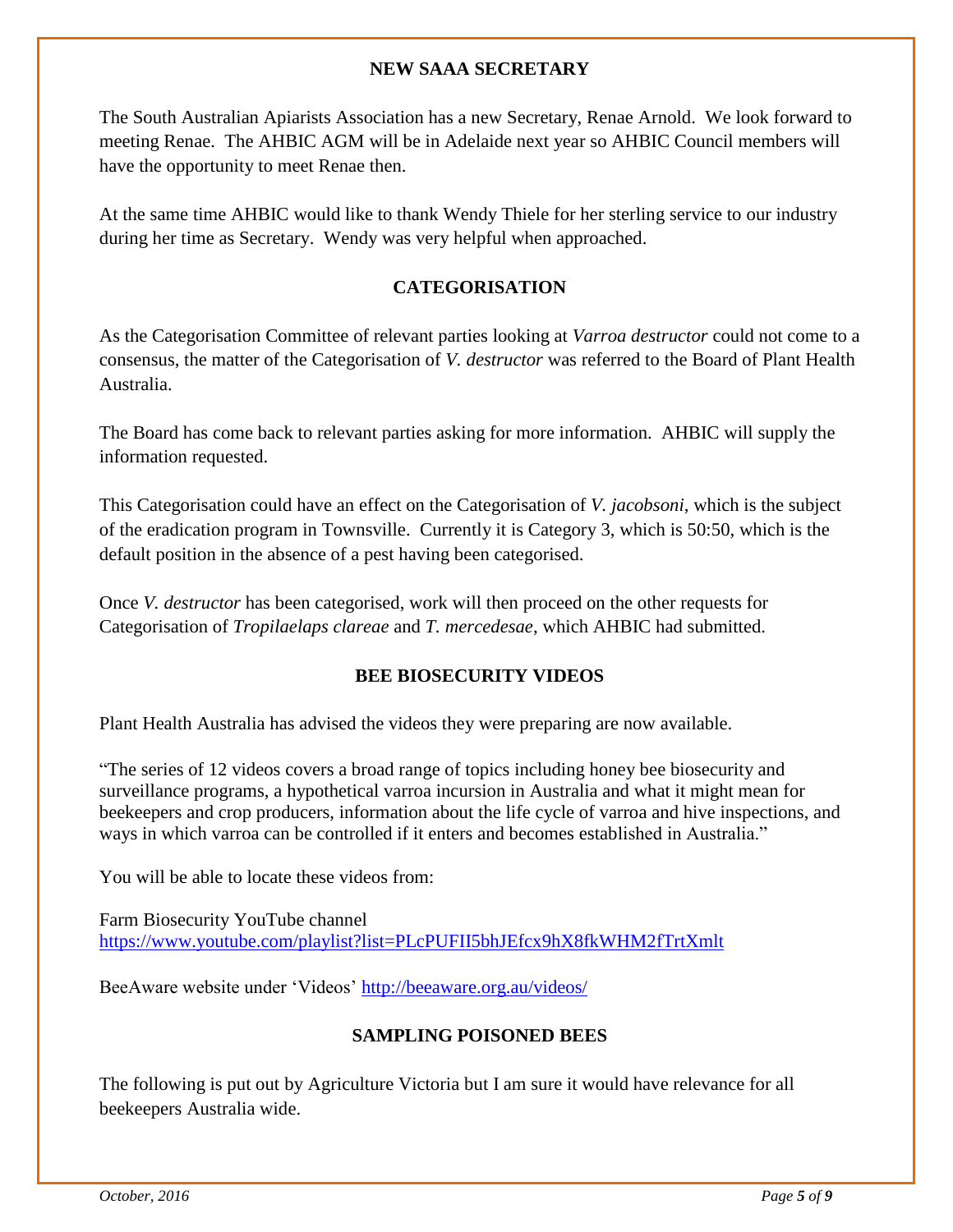# **Chemical Industry News**

## Tips for beekeepers on collecting chemical residue samples

Alex Perera - Leading Chemical Standards Officer

How many bees does it take to change a light bulb? A buzzillion. But if you need to collect a sample of bees for residue analysis, you only need 300.

Agriculture Victoria staff have recently put together a simple factsheet for beekeepers on how to collect. samples if they suspect their bees may have been poisoned.

The factsheet covers:

- . what to do and who to contact if you suspect your. bees have been paisoned:
- · three different types of sampling methods;
- · how to prevent cross-contamination, and
- . what other information could be collected to help Agriculture Victoria officers investigating the matter.

The factsheet is available from the Agriculture Victoria Chemical Use website at:

agriculture vic govaulthemicaluse or from the Agriculture Victoria Customer Service Centre on 136 186.

ad bees outside a hive, which are suspected of having died as a result of spray drift.

Image - "Sampling boos for residue testing" factaheet

### **Chemical Industry News** to become e-newsletter

After a more than a 20 year print run, Chemical Industry News is soon to be moving to a new e-newsletter format. Future editions will be sent out to subscribers<br>via email and articles will be able to be viewed via links online to the Agriculture Victoria website

The editors of Chemical Industry News would like to extend their thanks to you for the many years of support you have shown to the mail-out<br>version. We look forward to continuing to provide you with the latest<br>on all things Chemical in Victoria.

To ensure you receive the next edition of Chemical Industry News via e-news sign up by emailing: paul.dennis@delwp.vic.gov.au

Chemical Installoy News - No. 70 75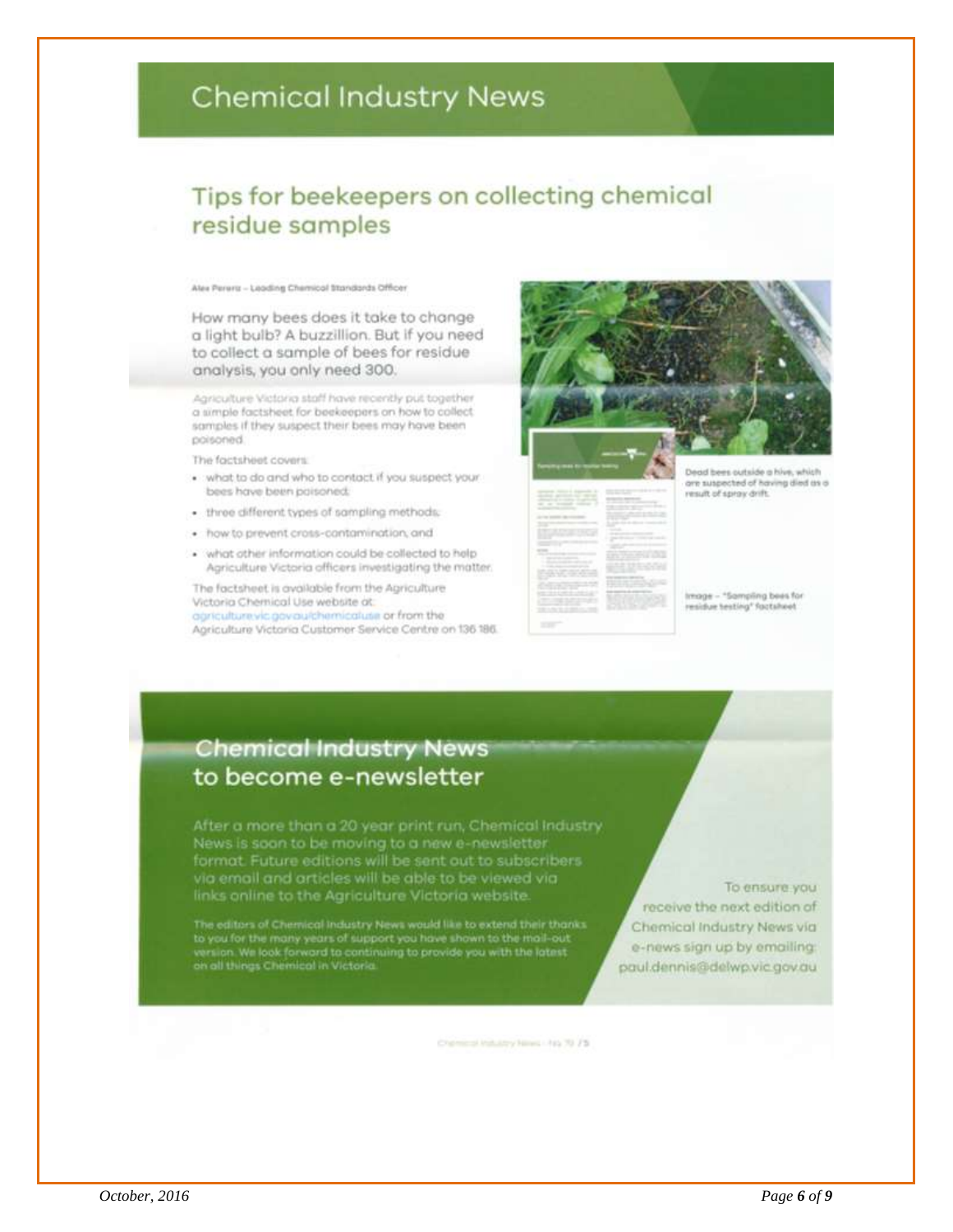#### **NEWS SOUTH WALES BEE BIOSECURITY OFFICER**

Unfortunately, due to family reasons, the New South Wales Bee Biosecurity Officer (BBO), Hayley Pragert, has resigned. We wish Hayley well for the future. The BBO position will be advertised soon.

#### **BEEAWARE WEBSITE VISITORS**

This is the first page plus top pages of a report on the usage of the BeeAware. There are many more pages on the breakdown of sections visited etc. If anyone wants the full report let me know and I will forward to you.

Google Analytics Report #4: 1 April – 30 September 2016

# BeeAware Website

**Overview of visitors:** 

According to Google analytics, there were 32,269 visits to the BeeAware website between 1 April and 30 September 2016. The graph below shows an increase in visits to the website since June 2016, with the greatest number of visits in September 2016. About 80% of users are visiting the website for the first time, while 20% have visited previously.

| The majority of visitors to the BeeAware website are consistently from Australia | <b>Number of sessions</b>   |
|----------------------------------------------------------------------------------|-----------------------------|
| (48%) followed by the USA (23%) as can be seen in the below table.               | 1 April – 30 September 2016 |
| Country                                                                          |                             |
| Australia                                                                        | 15,594                      |
| <b>USA</b>                                                                       | 7,318                       |
| UK.                                                                              | 1,597                       |
| India                                                                            | 1,090                       |
| Canada                                                                           | 1,012                       |
| NZ.                                                                              | 708                         |
| South Africa                                                                     | 264                         |
| Germany                                                                          | 224                         |

#### **Top pages and source of traffic:**

The BeeAware home page was the most visited page during the period 1 April and 30 September 2016, followed by the varroa, small hive beetle and the industry pages. These have consistently been the top pages visited over the last year.

The number of visits to the Varroa mite page and the Asian honey bee page have more than doubled since the last period, averaging out to 726 views per month this period, versus 435 views per month between 1 January and 31 March 2016. It is likely this increase relates to the recent Varroa mite/Asian honey bee incursion in Townsville, with a number of articles referring to BeeAware as a source of more information on these pests. The 'preparing for Varroa mite' page has also received a much higher number of views (from 67 views per month to 128 views per month) and people are spending an increased amount of time on these pages.

The most time, on average six and a half minutes per session, was spent on the small hive beetle page. Visitors also spent over four minutes (on average) on other pest pages such as sacbrood, wax moth, black queen cell virus, chalkbrood, giant honey bee, nosema, American foulbrood, varroa mite and European foulbrood.

The Code of Practice pages have already received over 100 views, despite only being added in mid-September 2016.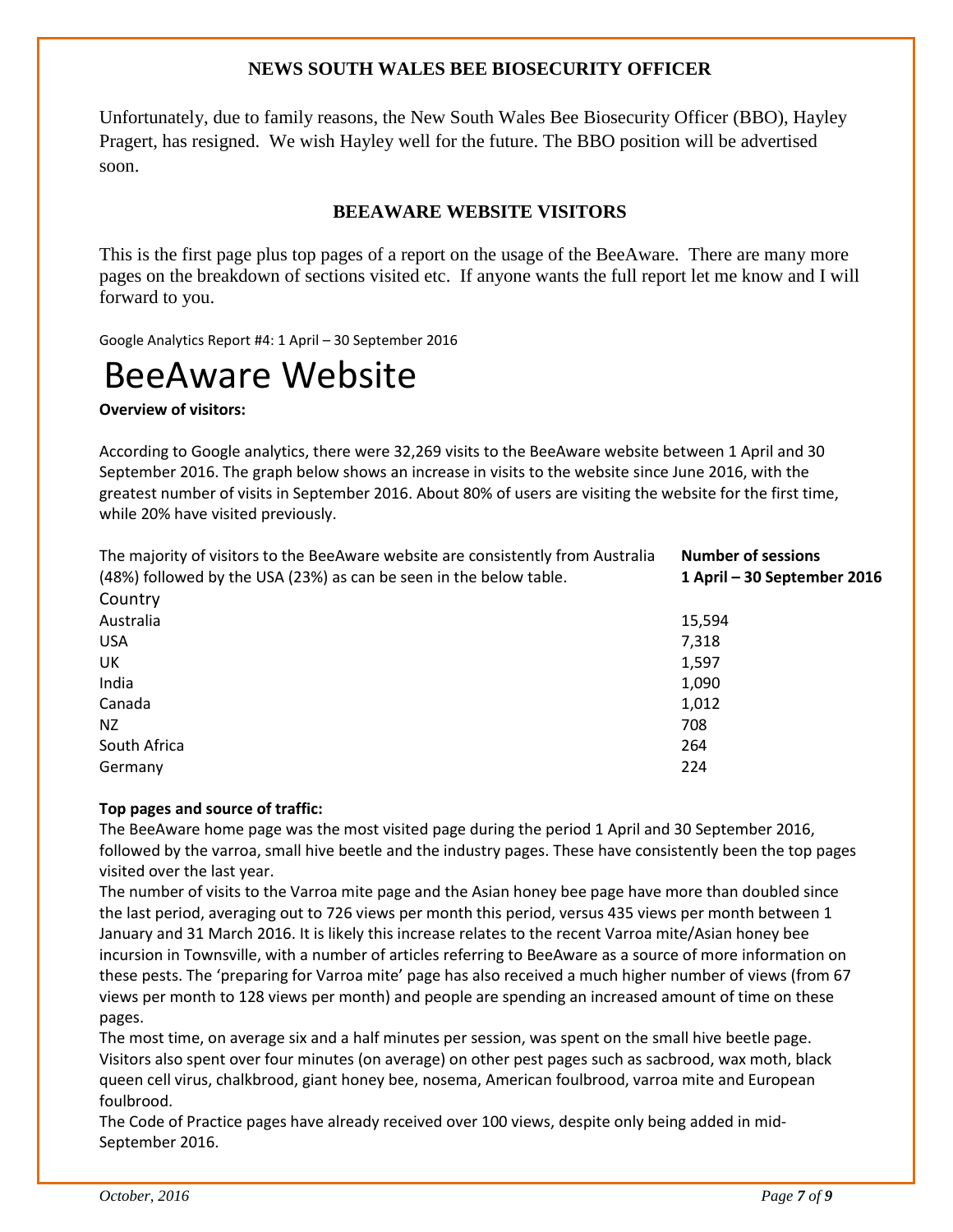#### **HONEYBEE MORTALITY IN TH EU**

I have been supplied with this report. I have put the extract here. If anyone wants the full report let me know and I will send it to you.

**EXTERNAL SCIENTIFIC REPORT** APPROVED: 29 March 2016 PUBLISHED: 6 April 2016

www.efsa.europa.eu/publications EFSA Supporting publication 2016:EN-883

# **Statistical analysis on the EPILOBEE dataset: explanatory variables related to honeybee colony mortality in EU during a 2 year survey**

French Agency for Food, Environmental and Occupational Health & Safety (ANSES)

Antoine JACQUES, Marion LAURENT, Magali RIBIERE-CHABERT, Mathilde SAUSSAC, Stéphanie BOUGEARD, Pascal HENDRIKX and Marie-Pierre CHAUZAT

#### **Abstract**

Seventeen Member States of the European Union were brought together to set up the first EU-wide active epidemiological surveillance program on honeybee colony mortality (EPILOBEE) based on representative beekeeper populations of randomly selected apiaries and colonies from 2012 to 2014. Visits were performed to estimate the mortality of bee colonies over the winter and during the season. Beekeeping practices and clinical signs of the main honeybee diseases were recorded through a questionnaire. Winter and seasonal mortalities widely varied according to the Member States and when comparing both years. The highest winter mortality was recorded in Belgium in 2012-2013 (31.73%) and the lowest in Lithuania (2.16%) in 2013-2014. In the multivariate Poisson regression models combining both years, the country was studied as a random effect. Using a hierarchical clustering of observations, the highest winter mortality rate (14.04%) was affected to a cluster including hobbyist beekeepers over 65 years of age with small size apiaries, with a production including queens and a small experience in beekeeping. The lowest winter mortality rate (8.11%) was affected to a cluster with professional beekeepers between 30 and 45 years of age, with large migrating apiaries. The management promoted the increase of the livestock. These professional beekeepers had attended a beekeeping training during the past three years, used an apiarist book, had a qualification in beekeeping, were members of a beekeeping organisation, and had an experience in beekeeping superior to five years. These apiaries did not suffer from any disease. Variables with a statistically significant effect on honeybee colony mortality during the beekeeping season were colonies clinically affected by the varroosis, the absence of beekeeping training during the past three years of the beekeeper's activity, the non-use of an apiarist book and the non-participation to a cooperative veterinary treatment. Being a pilot project, EPILOBEE was rich in lessons leading to the formulation of recommendations for future epidemiological surveys. © ANSES, 2016

**Key words:** honeybee health, colony mortality, honeybee diseases, epidemiology.